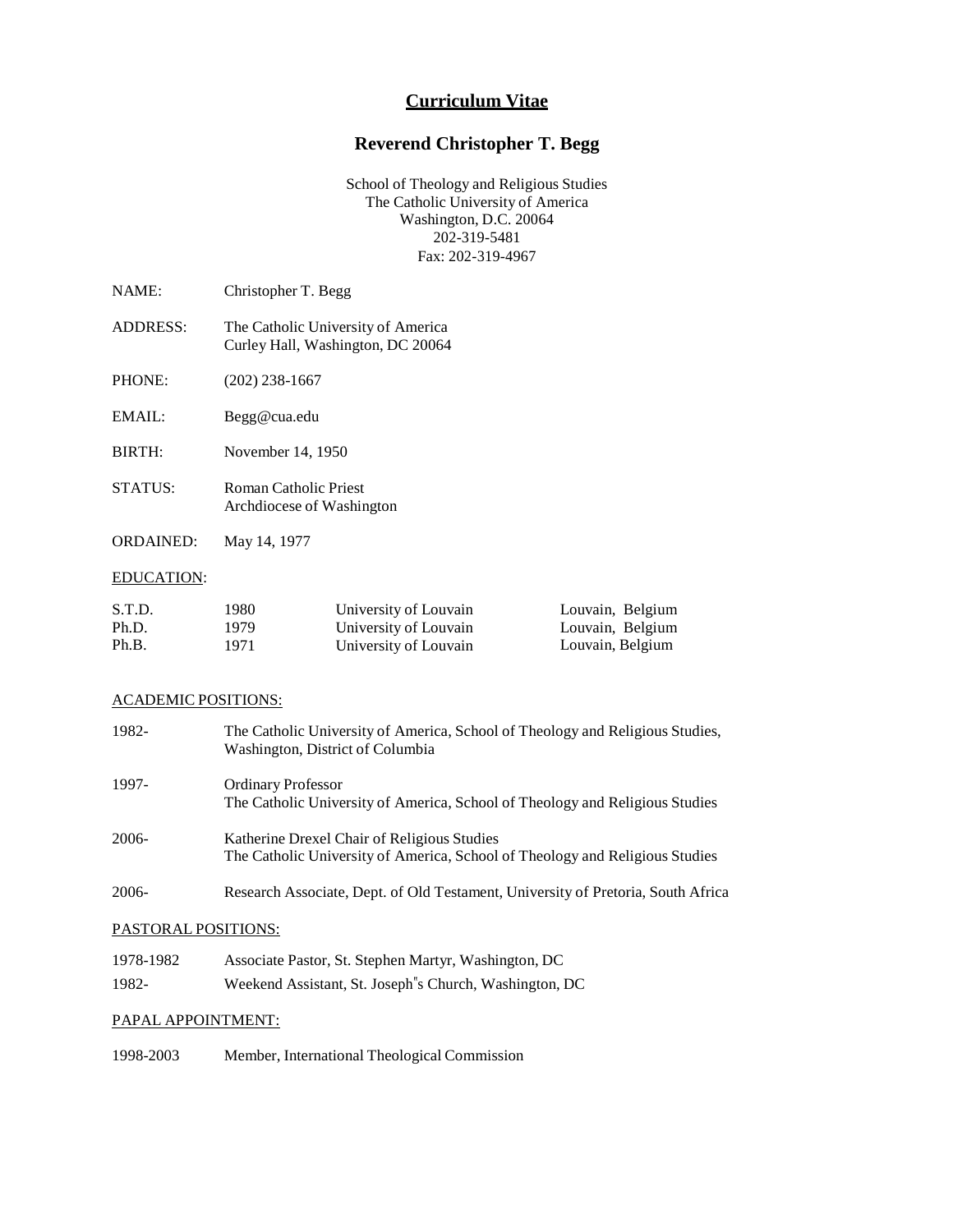#### PROFESSIONAL MEMBERSHIPS:

The Catholic Biblical Association of America The Society of Biblical Literature

#### EDITORIAL POSITIONS:

| 1983-     | Publishing Editor, Catholic Biblical Quarterly                |
|-----------|---------------------------------------------------------------|
| 1991-     | Editor, Old Testament Abstracts                               |
| 1992-1999 | Deuteronomistic History Coordinator, Religious Studies Review |
| $2008 -$  | Advisory Board, Estudios Biblicos (Madrid, Spain)             |

#### SCHOLARLY PUBLICATIONS:

- I. Books
	- 1. Josephus " Account of the Early Divided Monarchy (AJ 8, 212-420) (BETL 108; Leuven: University Press/Peeters, 1993).
	- 2. Josephus " Sto r y o f t he Later Monarchy ( AJ 9 , 1 -10, 185) (BETL 145; Leuven: University  $2000$ ).
	- 3. Flavius Josephus Judean Antiquities 5-7 (Leiden: Brill, 2005).
	- 4. (with Paul Spilsbury) Flavius Josephus Judean Antiquities 8-10 (Leiden: Brill, 2005).

## II. Articles

- <sup>1.</sup> "The Significance of the Numeruswechsel in Deuteronomy. The "Pre-history" of the Question," ETL 55 (1979) 116-124.
- 2. "The Literary Criticism of Deut 4.1-40. Contributions to a Continuing discussion." ETL 56 (1980) 10-55.<br>3. "Bread, Wine and Strong Drink in Deut 29:5a," Bijdragen 41 (1980) 266-275.
- 
- 4. "The Reading sbty(km) in Deut 29, 9 and 2 Sam 7,7," ETL 58 (1982) 87-105.
- 5. ""Seeking Yahweh" and the Purpose of Chronicles," Louvain Studies 9 (1982) 128-141.
- 6. "The Tables (Deut. x) and the lawbook (Deut. xxxi),"  $VT$  33 (1983) 96-97.
- 7. "Unifying Factors in 2 Kings 1.2-17a," JSOT 32 (1985) 75-86.
- 8. "The Destruction of the Calf (Exod 32, 20/Deut 9, 21)," Das Deuteronomium (BETL 68; ed. N. Lohfink; Leuven: University Press/Peeters, 1985) 208-251.
- 9. "A Bible Mystery: The Absence of Jeremiah in the Deuteronomistic History," Irish Biblical Studies 7 (1985) 139-164.
- 10. "2 Kings 20:12-19 as an Element of the Deuteronomistic History," CBQ 48 (1986) 27-38.
- 11. "berit in Ezekiel," Proceedings of the Ninth World Congress of Jewish Studies, Division A: The Period of the Bible (Jerusalem: World Union of Jewish Studies, 1986) 77-84.
- 12. "The Non-mention of Amos, Hosea and Micah in the Deuteronomistic History," BN 32 (1986) 41-53.
- 13. "The Reading at 2 Kings XX 13," VT 36 (1986) 339-341.
- 14. "The Function of Josh 7, 1-8, 29 in the Deuteronomistic History," Biblica 67 (1986) 320-334.
- 15. "The Non-mention of Ezekiel in the Deuteronomistic History, the Book of Jeremiah and the Chronistic History," Ezekiel and His Book (BETL 74; ed. J. Lust; Leuven: University Press/Peeters, 1986) 340-343.
- 16. The Significance of Jehoiachin"s Release: A new Proposal." ISOT 36 (1986) 49-56.<br>17. "Zedekiah and the Servant," ETL 62 (1986) 393-398.
- 
- 18. "The Death of Josiah in Chronicles: another view," VT 37 (1987) 1-8.
- 19. "The covenantal dove in Psalm 1xxiv 19-20," VT 37 (1987) 78-81.
- 20. "The Birds in Genesis 15, 9-10," BN 36 (1987) 7-11.
- 21. "Yahweh"s "Visitation" of Zedekiah (Jer 32, 1-5)," ETL 63 (1987) 113-117.
- 22. "The Messenger Dove in Ps 68, 12-14," ETL 63 (1987) 117-118.
- 23. "The Interpretation of the Gedaliah Episode (2 Kgs 25, 22-26) in Context," Antonianum 62 (1987) 3-11.
- 24. "The Deuteronomistic Retouching of the Portrait of Hezekiah in 2 Kgs 20, 12-19," BN 38/39 (1987) 7-13.
- 25. "Hezekiah"s Display (2 Kings 20, 12-19)," **BN** 38/39 (1987) 14-18.
- 26. "The Non-mention of Zephaniah, Nahum and Habakkuk in the Deuteronomistic History," BN 38/39 (1987) 19-25.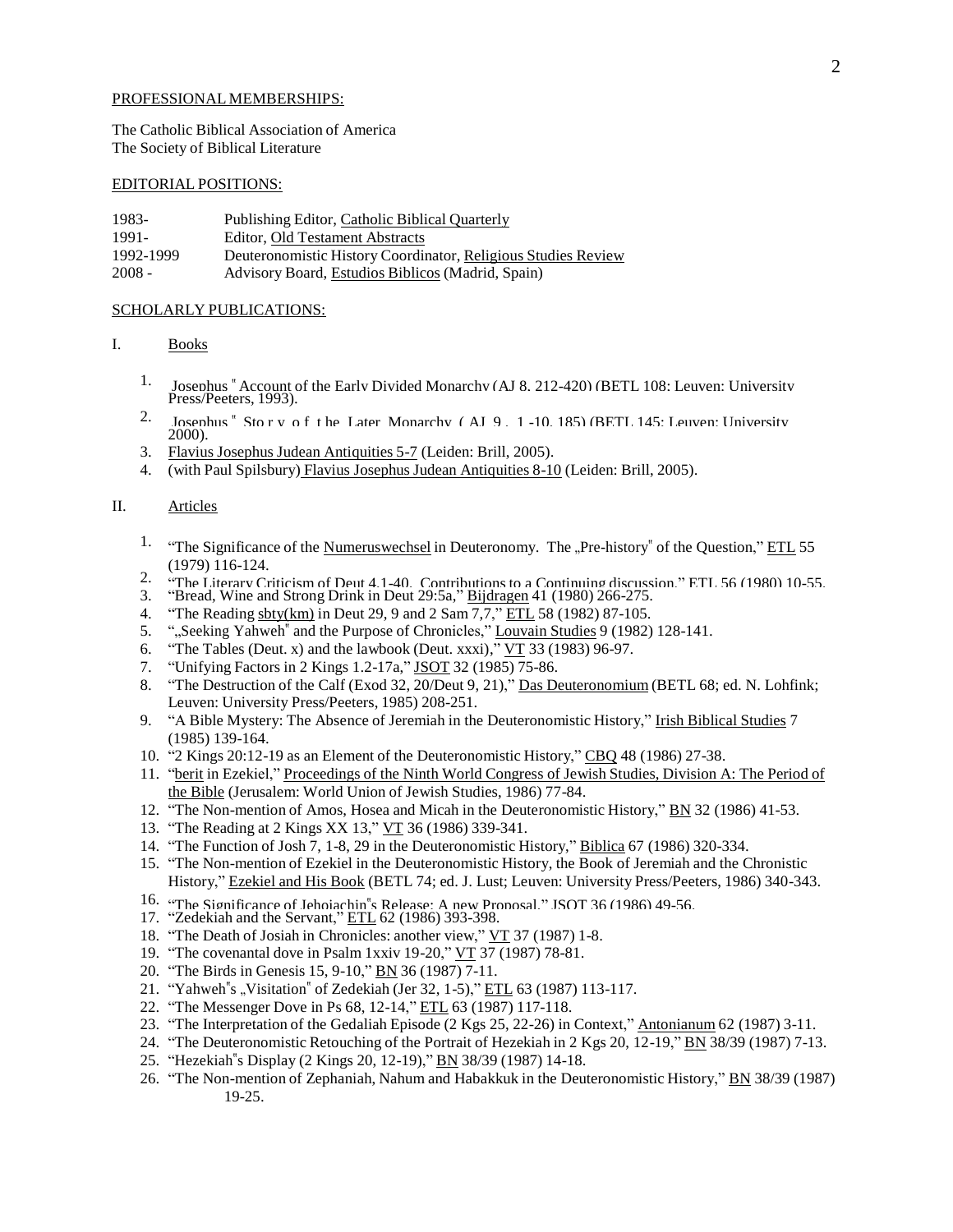- 27. "Sennacherib"s Second Palestinian Campaign: An Additional Indication," JBL 106 (1987) 685-686.
- 28. "The Fate of Judah"s Last Four Kings in the Book of Chronicles," Orientalia Lovaniensia Periodica 18 (1987) 79-85.
- 29. "Rereadings of the "Animal Rite" of Genesis 15 in Early Jewish Narratives," CBQ 50 (1988) 36-46.
- 30. "The Classical Prophets in the Chronistic History," BZ 32 (1988) 100-107.
- 31. "Babylon and Judah in Chronicles," ETL 64 (1988) 142-152.
- 32. "The Identity of the Three Building Sheep in 1 Enoch 89, 72-73," ETL 64 (1988) 152-156.
- 33. "The Death of Josiah: Josephus and the Bible," ETL 64 (1988) 157-163.
- 34. "Hezekiah"s Display: Another Parallel," BN 41 (1988) 7-8.
- 35. "The "Classical Prophets" in Josephus" Antiquities," Louvain Studies 13 (1988) 341-357. Reprinted in R. P. Gordon (ed.), The Place is Too Small for Us: the Israelite Prophets in Recent Scholarship (Sources for Biblical and Theological Study 5; Winona Lake, IN: Eisenbrauns, 1995) 547-562.
- 36. "The Reading in 2 Sam. 7, 7: Some Remarks," Revue Biblique 95 (1988) 553-558.
- 37. "The Absence of YHW H seb a "ôt in Isaiah 56-66," BN 44 (1988) 7-14.
- 38. "Access to Heavenly Treasuries: The Traditionsgeschichte of a Motif," BN 44 (1988) 15-20.
- 39. ""Dove" and "God(s)" in Ps 56, 1," ETL 64 (1988) 393-396.
- 40. "Ps. 58, 2a: A Forschungsbericht and a Proposal," ETL 64 (1988) 397-404.
- 41. "The Chronicler"s Non-mention of Elisha," BN 45 (1988) 7-11.
- 42. "The Non-mention of Ezekiel in the Book of Jeremiah: An Additional Consideration," ETL 65 (1989) 94-95.
- 43. "Josephus" Zedekiah," ETL 65 (1989) 96-104.
- 44. "Babylon in the Book of Isaiah," in The Book of Isaiah (BETL 81; ed. J. Vermeylen; Leuven: University Press/Peeters, 1989) 121-125.
- 45. ""DtrP" in 2 Kings 25: Some Further Thoughts," Revue Biblique 96 (1989) 49-55.
- 46. ",This Thing I Cannot Do" (1 Kings 20, 9)," SJOT 2 (1989) 23-27.
- 47. "Doves and Treaty-Making: Another Possible Reference," BN 48 (1989) 8-11.
- 48. "The Death of King Ahab according to Josephus," Antonianum 64 (1989) 225-245.
- 49. "Constructing a Monster: The Chronicler"s Sondergut in 2 Chronicles 21," ABR 37 (1989) 35-51.
- 50. "The Identity of the Princes in Ezekiel 19: Some Reflections," ETL 65 (1989) 358-369.
- 51. "The Reading in Ezekiel 19, 7a: A Proposal," ETL 65 (1989) 370-380.
- 52. "Josephus" Portrayal of the Disappearances of Enoch, Elijah and Moses: Some Observations," JBL 109 (1991) 691-693.
- 53. "Daniel and Josephus: Tracing Connections," in The Book of Daniel in the Light of New Findings (BETL 106; ed. A. S. van der Woude; Leuven: University Press/Peeters, 1993) 539-545.
- 54. "Josephus" Version of Jehu"s Putsch (2 Kings 8, 25-10, 36)," Antonianum 68 (1993) 450-484.
- 55. "Filling in the Blanks: Josephus" Version of the Campaign of the Three Kings, 2 Kings 3," HUCA 64 (1993) 89-109.
- 56. "Joram of Judah according to Josephus (Ant. 9.45, 95-104)," Jewish Studies Quarterly 1 (1993/94) 323- 339.
- 57. "1994: A Significant Anniversary in the History of Deuteronomy Research," in F. García Martínez, et al. (eds.), Studies in Deuteronomy in Honor of C. J. Labuschagne on the Occasion of His 65<sup>th</sup> Birthday (VTSup 53; Leiden: Brill, 1994) 1-11.
- 58. "Martin Noth: Notes on his Life and Work," in S. L. McKenzie & M.P. Graham (eds.), The History of Israel"s Traditions: The Heritage of Martin North (JSOTSup 182; Sheffield: Sheffield Academic Press, 1994) 18-30.
- 59. "Josephus" Version of David"s Census," Henoch 16 (1994) 199-226.
- 60. "Comparing Characters: The Book of Job and the Testament of Job," in The Book of Job (BETL 114; ed. W. A. M. Beuken; Leuven: University Press/Peeters, 1994) 435-445.
- 61. "Joash and Elisha in Josephus, Ant. 9.177-185," Abr-Nahrain 32 (1994) 28-46.
- 62. "The Gedaliah Episode and its Sequels in Josephus," Journal for the Study of the Pseudepigrapha 12 (1994 [appeared 1995]) 21-46.
- 63. "Uzziah (Azariah) of Judah According to Josephus," Estudios Bíblicos 53 (1995) 5-24.
- 64. "Ahaziah"s Fall (2 Kings 1): The Version of Josephus," Sefarad 55 (1995) 25-40.
- 65. "Hezekiah"s Illness and Visitation according to Josephus," Estudios Bíblicos 53 (1995) 365-385.
- 66. "Amaziah of Judah According to Josephus (Ant. 9. 186-204)," Antonianum 70 (1995) 3-30.
- 67. "Josephus" Portrait of Jehoshaphat compared with the Biblical and Rabbinic Portrayals," BN 78 (1995) 39- 48.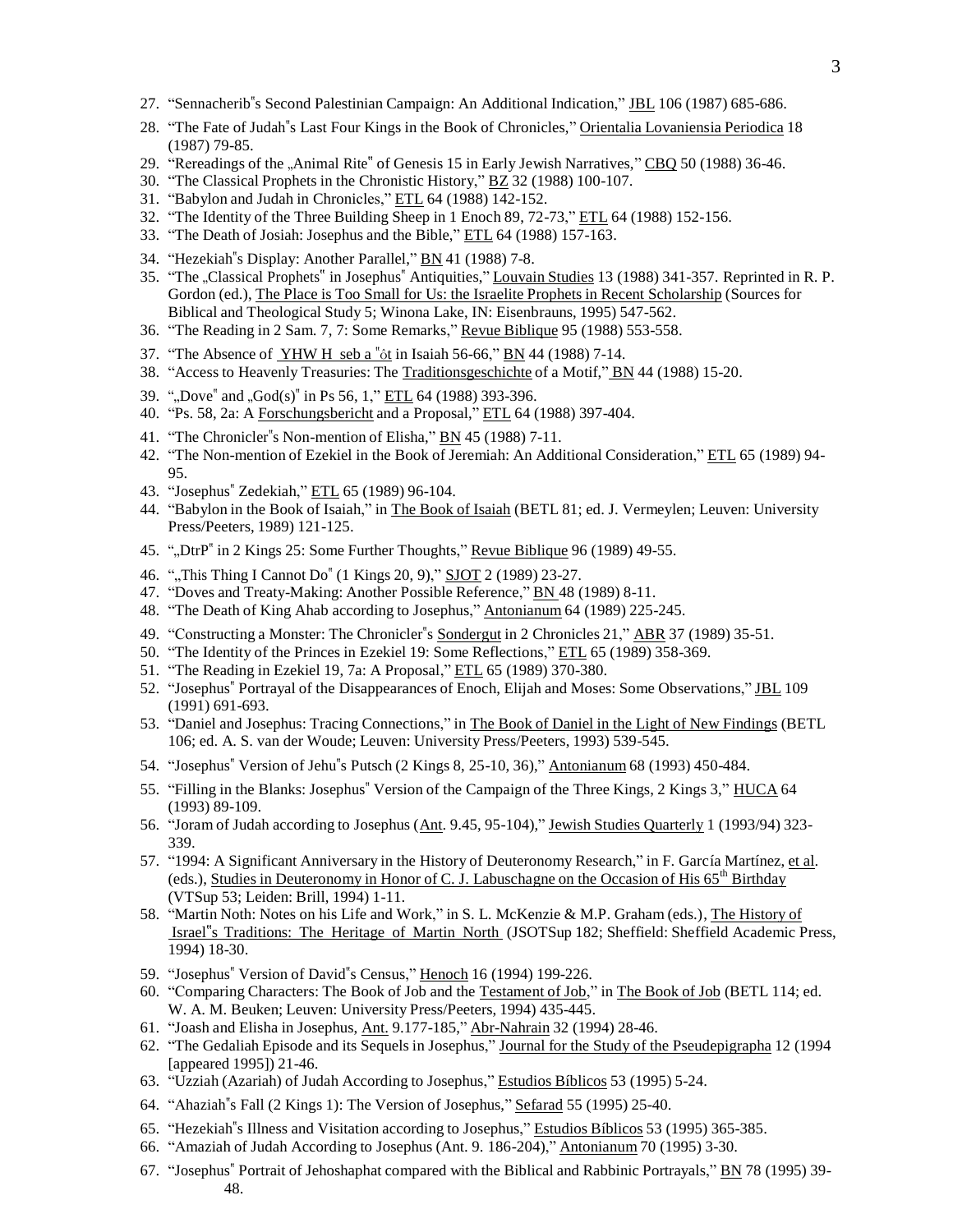- 68. "Josephus and Nahum Revisited," Revue des études juives 154 (1995) 5-22.
- 69. "Jehoshaphat at Mid-Career According to AJ 9, 1-17," Revue Biblique 102 (1995) 379-402.
- 70. "Johahaz, King of Israel according to Josephus," Sefarad 55 (1995) 25-40.
- 71. "Jeremiah under Jehoiakim according to Josephus," (Ant. 10.89-95)," Abr-Nahrain 33 (1995 [appeared 1996]) 492-529.
- 72. "The Abigail Story (1 Samuel 25) according to Josephus," Estudios Bíblicos 54 (1996) 5-34.
- 73. "Abimelech, King of Shechem according to Josephus," ETL 72 (1996) 146-164.
- 74. "Jotham and Amon: Two Minor Kings of Judah according to Josephus," Bulletin for Biblical Research 6 (1996) 1-13.
- 75. "Ahaz, King of Judah according to Josephus," SJOT 10 (1996) 28-52.
- 76. "The Execution of the Saulides according to Josephus," Sefarad 56 (1996) 3-18.
- 77. "Athaliah"s Coup and Overthrow according to Josephus," Antonianum 71 (1996) 191-210.
- 78. "The Golden Calf Episode according to Pseudo-Philo," in The Book of Exodus: Redaction, Reception ,Interpretation (BETL 126; ed. M. Vervenne; Leuven University Press/Peeters, 1996) 577-594.
- 79. "Elisha"s Great Deeds according to Josephus  $(\underline{AJ} 9, 47-90)$ ," Henoch 18 (1996) 69-110.
- 80. "Saul"s War with Amalek according to Josephus," Laurentianum 37 (1996) 387-415.
- 81. "The Rape of Tamar (2 Samuel 13) according to Josephus," Estudios Bíblicos 54 (1996) 465-500.
- 82. "Solomon"s Two Dreams according to Josephus," Antonianum 71 (1996) 687-704.
- 83. "The Last Six Kings of Israel according to Josephus," ETL 72 (1996) 371-384.
- 84. "The Ark in Philistia according to Josephus," ETL 72 (1996) 385-397.
- 85. "Solomon"s Two "Satans" according to Josephus," BN 85 (1996) 44-55.
- 86. "Samuel"s Anointing of David in Josephus and Pseudo-Philo," Revista di Storia e Letteratura Religiosa 32 (1996) 492-529.
- 87. "The Loss of the Ark according to Josephus," Liber Annuus 46 (1996) 167-186.
- 88. "The Royal Lottery according to Josephus," Revista Catalana de Teologia 21 (1996) 273-288.
- 89. "The Jeroboam-Ahijah Encounter according to Josephus," Abr-Nahrain 34 (1996-1997) 1-17.
- 90. "David"s Philistine Service according to Josephus," Jian Dao 7 (1997) 1-16.
- 91. "Joash of Judah according to Josephus," in M. P. Graham et al. (eds.), The Chronicler as Historian (JSOTSup 238; Sheffield: Sheffield Academic Press, 1997) 301-320.
- 92. "The Transjordanian Altar (Joshua 22:10-34) According to Josephus (Ant. 5. 100-114) and Pseudo-Philo
- a. (LAB 22.11-18)," Andrews University Seminary Studies 35 (1997) 5-19.
- 93. "Samuel"s Farewell Discourse According to Josephus," SJOT 11 (1997) 56-77.
- 94. "David"s Second Sparing of Saul According to Josephus," Tyndale Bulletin 48 (1997) 93-117.
- 95. "The Massacre of the Priests of Nob in Josephus and Pseudo-Philo," Estudios Bíblicos 55 (1997) 171-198.
- 96. "The Ceremonies at Ebal/Gilgal according to Pseudo-Philo," ETL 73 (1997) 72-83.
- 97. "Samuel Leader of Israel according to Josephus," Antonianum 72 (1997) 199-216.
- 98. "The Destruction of the Golden Calf Revisited (Exod 32, 20/ Deut 9, 21)," Deuteronomy and Deuteronomic Literature (Festschrift C. H. W. Brekelmans; BETL 123; (eds.), M. Vervenne & J. Lust; Leuven: University Press/Peeters, 1997) 469-479.
- 99. "The Cisjordanian Altar(s) and their Associated Rites according to Josephus," Biblische Zeitschrift 41 (1997) 192-211.
- 100."Solomon"s Apostasy (1 KGS. 11, 1-13) according to Josephus," Journal for the Study of Judaism 28 (1997) 294-313.
- 101."Israel"s Battle with Amalek according to Josephus," Jewish Studies Quarterly 4 (1997) 201-216.
- 102."Saul"s Royal Start according to Josephus," Sacris Erudiri 37 (1997) 5-32.
- 103."David"s Transfer of the Ark according to Josephus," Bulletin for Biblical Research 7 (1997) 11-36.
- 104."Israel"s Demand For a King according to Josephus," Le Muséon 110 (1997) 329-348.
- 105."Jeremiah under King Zedekiah according to Ant. 10. 102-130," Revue des études juives 156 (1997) 7-42.
- 106."The Ziklag Interlude according to Josephus," Teresianum 48 (1997) 713-736.
- 107."Israel"s Treaty with Gibeon according to Josephus," Orientalia Lovaniensia Periodica 28 (1997) 123-145.
- 108."The Revolt of Sheba according to Josephus," Jian Dao 9 (1998) 1-26.

109."David"s Dismissal by the Philistines according to Josephus," Theologische Zeitschrift 54 (1998) 111-119. 110."The Assassination of Ishbosheth according to Josephus," Antonianum 73 (1998) 242-253.

- 111."David"s First Sparing of Saul according to Josephus," Laurentianum 39 (1998) 455-471.
- 112."David"s Capture of Jebus and its Sequels according to Josephus," ETL 74 (1998) 93-108.
- 113."The Return of the Ark according to Josephus," Bulletin for Biblical Research 8 (1998) 15-37.
- 114."David"s Double Escape according to Josephus," The Journal of Progressive Judaism 10 (1998) 28-45.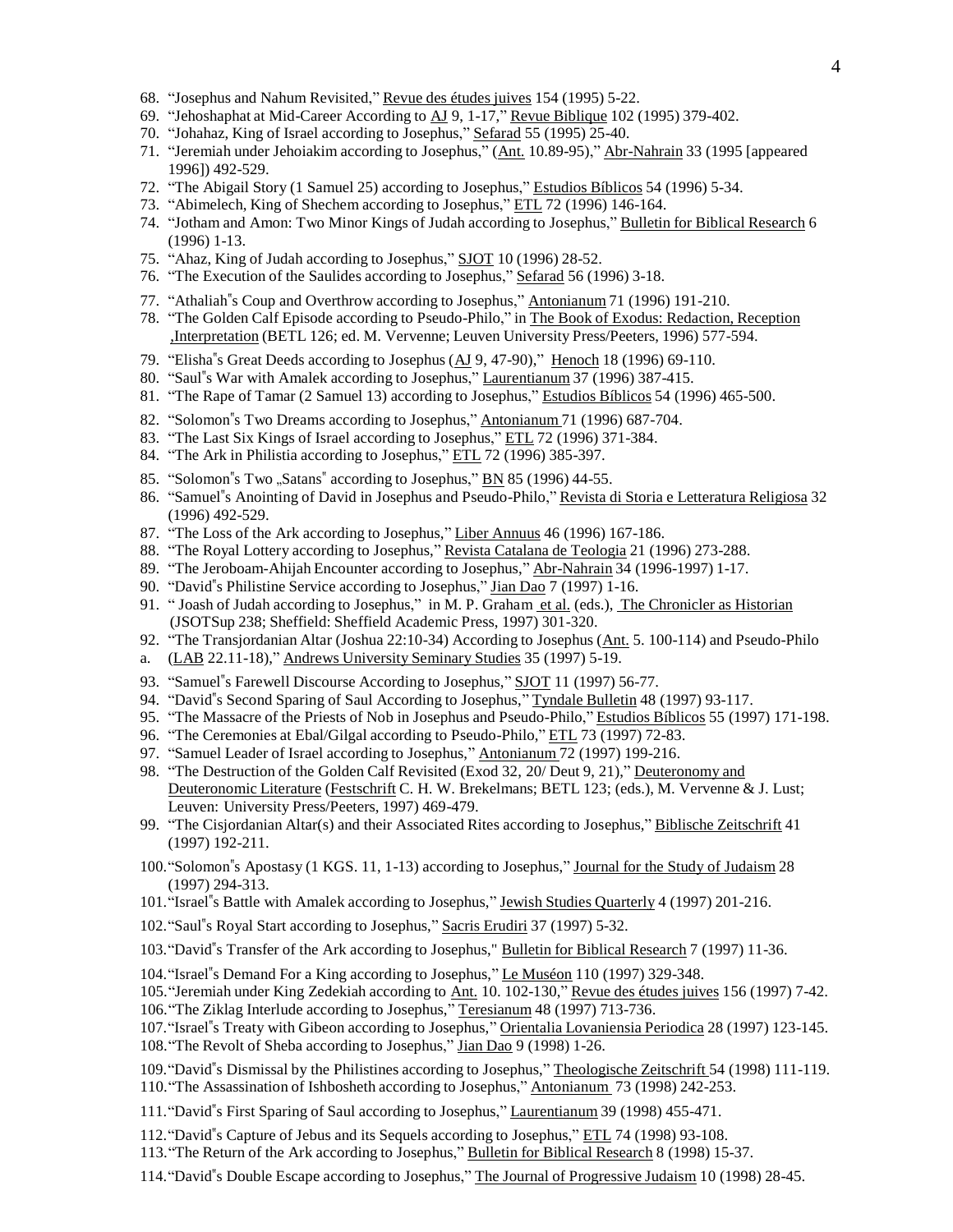- 115."David"s Double Victory according to Josephus," Emerita 66 (1998) 27-48.
- 116."David and Mephibosheth according to Josephus," Andrews University Seminary Studies 36 (1998) 165- 182.
- 117."David"s Reaction to the Death of Saul," Jian Dao 11 (1999) 1-13.
- 118."The End of King Jehoiakim: the Afterlife of a Problem," Journal for Semitics 8 (1996 [appeared 1999]) 12-20.
- 119."The Exploits of David"s Heroes according to Josephus," Liber Annuus 47 (1997 [appeared 1999]) 139- 169.
- 120."The Peoples and the Worship of Yahweh in the Book of Isaiah," in M.P. Graham et al. (eds.), Worship and the Hebrew Bible: Essays in Honor of John T. Willis (JSOTSup 284; Sheffield: Sheffield Academic Press, 1999) 35-55.
- 121."David"s Conquests and Officials according to Josephus," Athenaeum 87 (1999) 169-190.
- 122."The David and Goliath Story according to Josephus," Le Muséon 112 (1999) 4-20.
- 123."David"s Initial Philistine Victories according to Josephus," Skrif en Kerk 20 (1999) 1-14.
- 124."King Saul"s First Sin according to Josephus," Antonianum 74 (1999) 685-696.
- 125. "The Death of King Saul according to Josephus," Annal i di sto r ia d ell" esege si 16 (1999) 485-505.
- 126."Josephus" Account of the Benjaminite War," Liber Annuus 48 (1998 [appeared 2000]) 273-304.
- 127."The Retellings of the Story of Judges 19 by Pseudo-Philo and Josephus: A Comparison," Estudios Bíblicos 58 (2000) 33-49.
- 128."The Dynastic Promise according to Josephus," Sacris Erudiri 39 (2000) 5-19.
- 129."The Ai-Achan Story (Joshua 7-8) according to Josephus," Jian Dao 16 (2001) 1-20.
- 130."The Overture to the Period of the Judges according to Josephus," Liber Annuus 54 (2004) 235-254.
- 131. The Levites in Josephus," HUCA 75 (2004) 1-22.
- 132."The Danites and their Land according to Josephus," ETL 81 (2005) 177-185.
- 133."David"s Homecoming (part one) according to Josephus," Polish Journal of Biblical Research 4 (2005) 117-128; part two, Ibid. 5 (2006) 9-28.
- 134."David"s Fourfold Escape according to Josephus," Antonianum 80 (2005) 433-452.
- 135."Joab"s Murder of Abner according to Josephus," Hermenêutica 5 (2005) 60-94.
- 136."The Demise of Absalom according to Josephus," OTE 18 (2005) 482-502.
- 137."David"s Dying Directives according to Josephus," Sefarad 65 (2005) 271-285.
- 138."The Fall of Jericho according to Josephus," Estudios Bíblicos 48 (2005) 323-340.
- 139."Solomon"s Installation of the Ark in the Temple according to Josephus," Revista Catalana de Teologia 30 (2005) 251-265.
- 140."David"s Mourning for Absalom according to Josephus," Jian Dao 25 (2006) 29-52.
- 141."The Anointing of Saul according to Josephus," Bulletin for Bíblical Research 16 (2006) 1-24.
- 142."David versus Ishbosheth according to Josephus," Laurentianum 47 (2006) 187-204.
- 143."David"s Flight From Jerusalem according to Josephus," HTS Teologiese Studies/Theological Studies 62 (2006) 1-22.
- 144."Josephus" Retelling of 1 Kings 1 For a Graeco-Roman Audience," Tyndale Bulletin 57 (2006) 85-108.
- 145."The First Encounter between Saul and David according to Josephus," Andrews University Seminary Studies 44 (2006) 3-11.
- 146."The Rahab Story in Josephus," Liber Annuus 55 (2005 [appeared 2006]) 113-130.
- 147. "The Revolt and Recall of Absalom according to Josephus," Sve ns k E xe getis k Årsbok 71 (2006) 75-95.
- 148."2 Samuel 12 as Retold by Josephus," Verbum et Ecclesia 27 (2006) 291-320.
- 149."Israel"s First Judge according to Josephus," Nederlands Theologisch Tijdschrift 60 (2006) 329-336.
- 150."The Wealth of Solomon according to Josephus," Antonianum 81 (2006) 413-429.
- 151. "The Judgement of Solomon according to Josephus," TZ 62 (2006) 452-461.
- 152."The Crossing of the Jordan according to Josephus," Acta Theologica 26 (2, 2006) 1-16.
- 153."A Biblical Royal Triangle according to Josephus," Rivista di Storia e Litteratura Religiosa 42 (2006) 3-24.
- 154."Ahithophel versus Hushai according to Josephus," Annali di storia dell esegesi 22 (2005) [appeared 2007] 479-500.
- 155."The End of Samson according to Josephus as compared with the Bible, Pseudo-Philo and rabbinic tradition," **BN** 131 (2006) 47-61.
- 156."The Josephan Judge Jephthah," SJOT 20 (2006) 161-188.
- 157."David"s Provisions For the Temple according to Josephus," ETL 82 (2006 [appeared 2007]0 453-465.
- 158."The Visit of the Queen of Sheba according to Josephus," Journal For Semitics 15 (2006 [appeared 2007]) 107-129.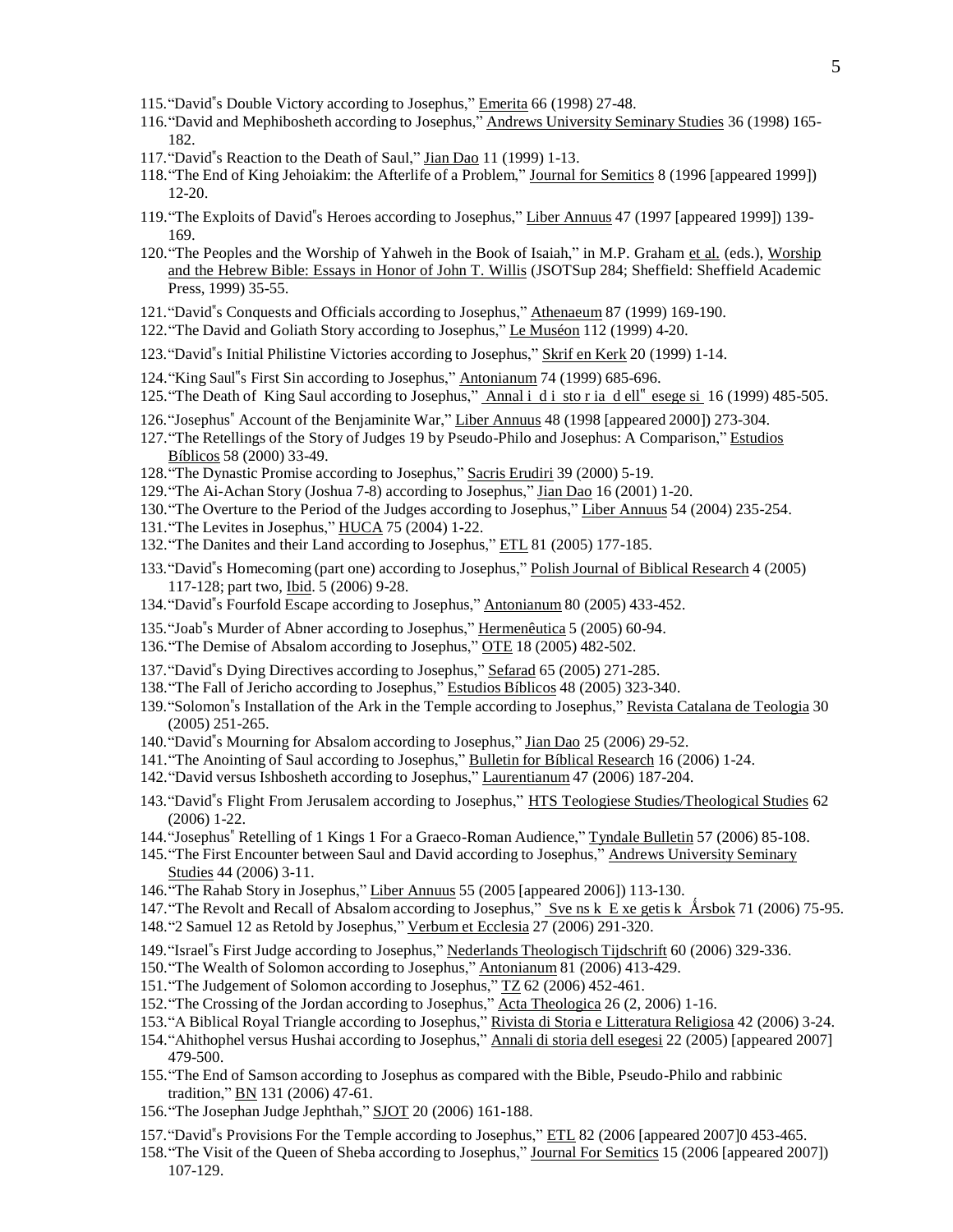- 159."David"s Sin according to Josephus," Ancient Near Eastern Studies 43 (2006 [appeared 2007]) 45-67.
- 160."Joshua"s Southern and Northern Campaigns according to Josephus," Biblische Zeitschrift 51 (2007) 84- 97.
- 161."The Youth of Samuel according to Josephus," Sacris Erudiri 45 (2006 [appeared 2007]) 15-45.
- 162."David"s Final Depositions in Chronicles and Josephus," Old Testament Essays 19 (2006 [appeared 2007]) 1064-1088.
- 163."King David"s Double Recognition at Hebron according to Josephus," Revista Catalana de Teologia 31 (2006) 269-281.
- 164."Samson's Final Erotic Escapades according to Josephus," Hermêneutica 6 (2006) 39-63.
- 165."The Minor Judges according to Josephus in comparison with the Bible, Pseudo-Philo and the `Samaritan Chronicle No. II," Biblische Notizen 133 (2007) 9-22.
- 166."The Exploits of Deborah and Jael according to Josephus," Laurentianum 48 (2007) 3-28.
- 167."Samson"s Birth Narrative according to Josephus," Jian Dao 28 (2007) 1-32.
- 168."Isaiah in Josephus," in Josephus and the New Testament (ed. C. Böttrich and J. Herzer; Tübingen: Mohr Siebeck, 2007) 233-243.
- 169."Josephus' and Philo's Retelling of Numbers 31 Compared," ETL 83 (2007) 81-106.
- 170."The Demise of Joshua according to Josephus," Hervormde Teologiese Studies 63 (2007) 129-145.
- 171."Solomon's Preparations for Building the Temple according to Josephus," Rivista Biblica 55 (2007) 27-42.
- 172."Gideon's Call and Rout of Midian according to Josephus," The Polish Journal of Biblical Research 6 (2007) 1-31.
- 173. "David, Object of Hate and Love according to Josephus," Revue des études juives 166 (2007) 395-410.
- 174."Samson"s Initial Exploits according to Josephus," Liber Annuus 57 (2007) 317-344.
- 175."The Denouement of the Story of Gideon according to Josephus," Antonianum 83 (2008) 5-23.
- 176."Balaam"s Talking Ass (Num 22,21-35): Three Retellings of her Story Compared," Annali di Storia d ell"ese gesi 24 (2007 [appeared 2008]) 207-228.
- 177."Two Ancient Rewritings of Numbers 11," Revista Catalana de Teologia 32 (2007 [appeared 2008]) 299- 317.
- 178."Solomon"s Post Temple-Dedication Initiatives according to Josephus," Biblische Notizen 138 (2008) 89- 105.
- 179."The Marah Incident according to Josephus and Philo," Laurentianum 49 (2008 [appeared 2009]) 321- 336.
- 180."Jacob"s Descent into Egypt (Gen 45, 25-46,7) according to Josephus, Philo and *Jubilees*," ETL 84 (2008 [appeared 2009]) 499-518.
- 181."The Flight of Hagar according to Josephus," Hermêneutica 8 (2008 [appeared 2009]) 3-19.
- 182."Israel"s Confrontation with Edom (Num 20, 14-21) according to Josephus and Philo," Revista Catalana de Teologia 32 (2007 [appeared 2008]) 1-18.
- 183."Abraham and the Philistines according to Josephus," Liber Annuus 58 (2008 [appeared 2009]) 297-311.
- 184. "The Adventures of Jonathan according to Josephus," Sacra Scripta 7 (2009) 7-31.
- 185. "Solomon Secures his Kingdom according to Josephus," Textus 24 (2009) 179-204.
- 186. "Jacob"s Flight From Laban in Josephus and Jubilees," Hermenêutica 9 (2009 [appeared 2010]) 3-38.
- 187. "The Death of Nadob and Abihu according to Josephus," Liber Annuus 59 (2009 [appeared 2010]) 155- 167.
- 188. "Moses" First Moves (Exod 2:11-20) as Retold by Josephus and Philo," Polish Journal of Biblical Research 9 (2010) 67-93.
- 189."Joseph"s two Dreams according to Josephus and Philo," Antonianum 85 (2010) 355-75.
- 190. "The Blessing of Isaac according to Josephus and Jubilees," Revista Catalana de Teologia 35 (2010 [appeared 2011]) 89-102.
- 191. "Yom Kippur in Josephus," The Dax Of Attonement. It's Interpretations in Early Jewish and Christian Traditions (Themes in Biblical Narrative: Jewish and Christian Traditions, 15th ed. Thomas ieke and Tobias Nicklas; Leiden/Boston: Brill, 2012) 97-120.

#### OTHER PUBLICATIONS:

- 1. (co-translator with R. van de Walle), J. Lambrecht, Terwijl Hij tot ons Sprak. Parabels van Jezus (1976) = Parables of Jesus Insight and Challenge (Bangalore: Theological Publications in India, 1978).
- 2. "Studying the Lectionary," Homily Service 14:7 (Oct., 1981) 3-5, 9-10, 14-16, 20-21.
- 3. "Foreigners in Third Isaiah," The Bible Today 23 (1985) 98-102.
- 4. "Invited Commentary: on H. C. Britcho, "And also much Cattle"- A New Reading of an old Fish Story," in